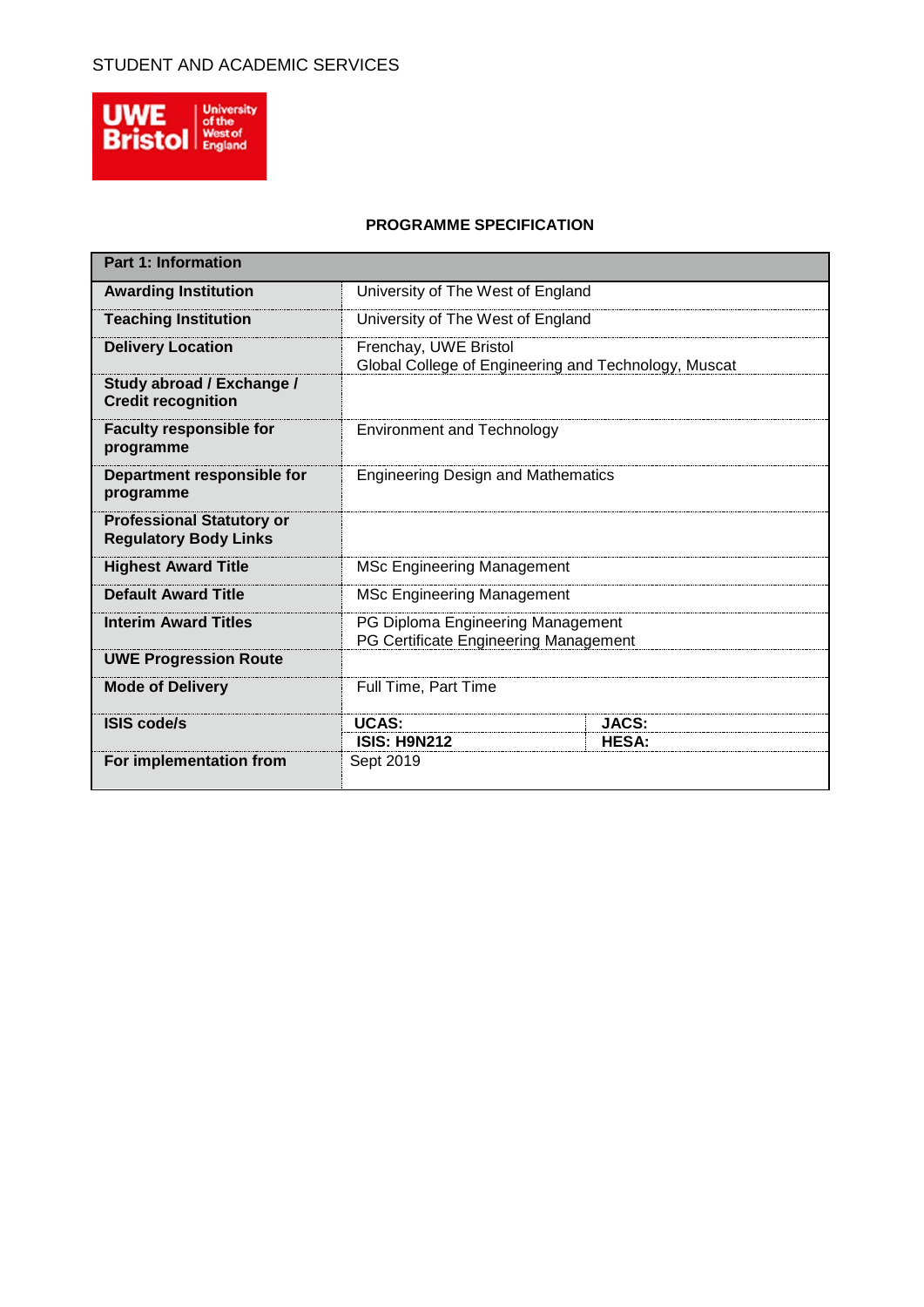#### **Part 2: Description**

This postgraduate degree is designed to provide access to employment with high earning potential in a professional engineering environment and is accessible to graduates from engineering or business disciplines. Through deepening the students understanding of the discipline of engineering management, and focusing on the application of knowledge in a real-world context, this programme is particularly relevant to the needs of organisations operating in the technology and engineering sectors.

The programme provides students with the opportunity to develop their skills and employability through interaction with external speakers from industry and through developing high-level skills in analysis, report-writing and communication. Graduates will be equipped to access employment in a wide variety of professional contexts, and/or to commence doctoral level study. Engineering and technology managers are employed throughout the economy, for example; *Engineering Project Manager, Supply Chain Consultant, Investment Strategy Engineer, Applications Engineer, Finance Risk Consultant, Business Analyst/Consultant, and Trade Analyst.*

The Engineering Management programme aims to:

- Provide opportunities for graduates from a range of backgrounds to develop themselves to meet the industry need for future managers who have both a mix of management skills and knowledge within the engineering and technology sector;
- Provide a multi-disciplinary learning environment that will enable graduates to develop managerial capabilities and vision to face the challenges of the future, through engagement with academic expertise. Their understanding of real-world business practice will be enhanced through seminars delivered by experienced external speakers;
- Support graduates to gain a comprehensive understanding of global challenges, in order to respond with change initiatives and strategies that strengthens organisation competitiveness;
- Prepare graduates for progression to study doctoral degrees in engineering management research;
- Develop analytical, problem-solving transferable skills that will be valuable to graduates in their employability and in accelerating their career progression.
- Provide appropriate facilities and resources to deliver a high-quality teaching and learning experience for students, as appropriate.

#### **Programme requirements for the purposes of the Higher Education Achievement Record (HEAR)**

The programme is aimed at postgraduate students who are able to apply their professional management knowledge and skills in an engineering and technology context.

A successful graduate will be highly analytical, strategic and able to provide leadership in the way they articulate their knowledge in the context of 21<sup>st</sup> century global challenges facing multinational organisations and SMEs. On completion, graduates will have experienced individual and group projects, demonstrating an ability to work independently and in a team. Graduates will be professionals who understand their strengths and able to work across different business cultures and manage complex international relationships.

#### **Regulations**

Approved to [University Regulations and Procedures](http://www1.uwe.ac.uk/students/academicadvice/assessments/regulationsandprocedures.aspx)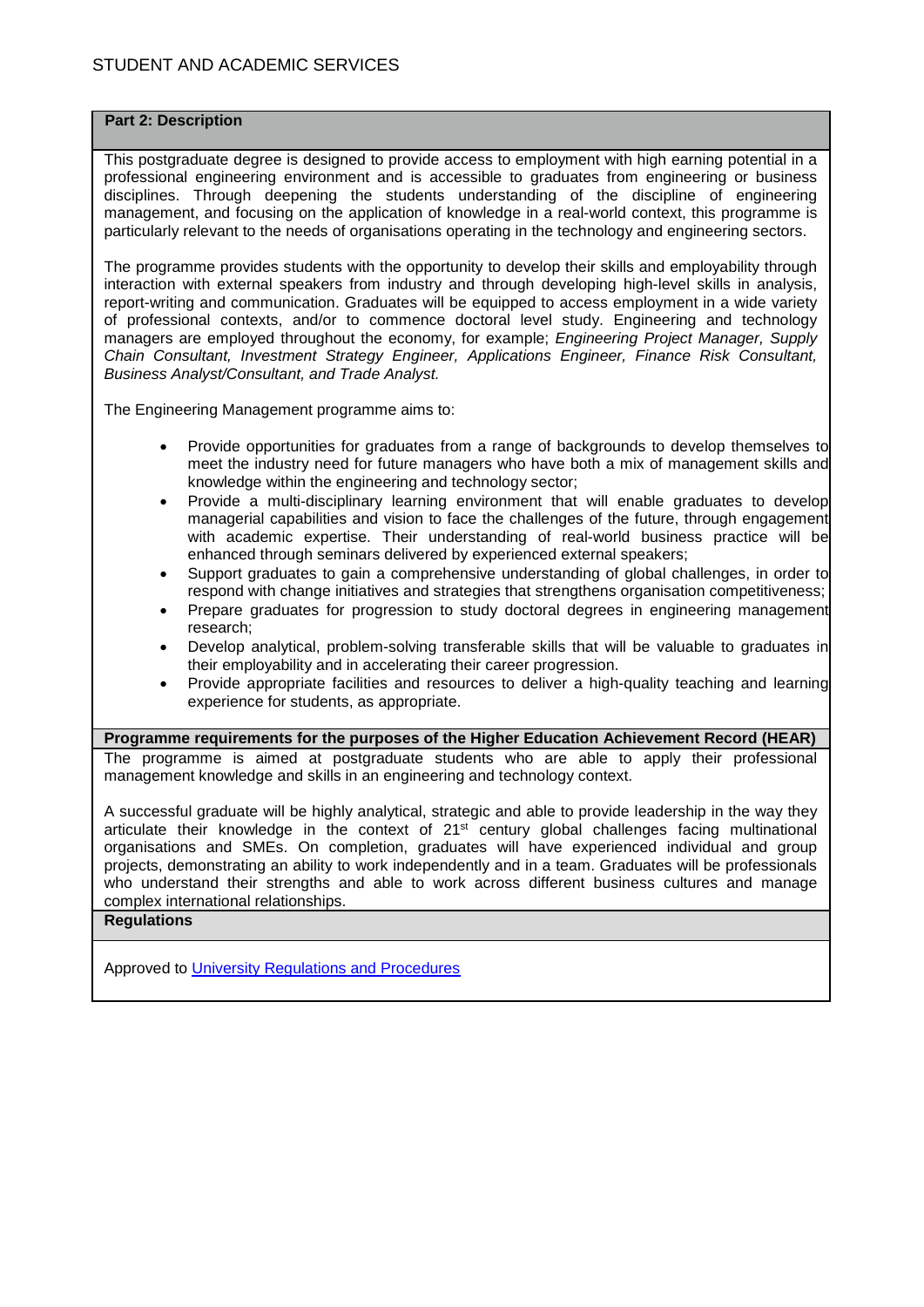#### **Part 3: Learning Outcomes of the Programme**

#### *A. Knowledge and Understanding (subject specific)*

- *1. Interpret and critically evaluate the contribution of innovation, technology, leadership, and system thinking in responding to dynamic changes in the technology and engineering environment*
- *2. Apply management techniques to address realistic technology/engineering challenges drawn from a variety of real-world application.*
- *3. Understand the nature of conflict in a multi-functional technology business environment and balance operational objectives with organisational priorities and maintaining a clear "line of sight" to the customer needs and their perception of value.*
- *4. Demonstrate strategic management thinking and critical examination of business recommendations and decisions in various functions and contexts for sustainable competitiveness of an engineering/technology sector.*
- *5. Demonstrate inclusive knowledge and understanding of the key management theories, models and frameworks required for managers in the technology and engineering sector.*
- *6. Assimilate and apply multi-disciplinary knowledge to tackle current organisational, industrial and/or global challenges.*

#### *B. Intellectual Skills (generic)*

- *1. Develop enhanced practical skills in the management of technology and engineering capabilities*
- *2. Develop leadership characteristics to advise on strategic and operational management issues for engineering and technology firms.*
- *3. Analyse recent developments in engineering/technology industry and their strategic operation and management impacts*
- *4. Critically evaluate information and demonstrate effective decision-making based on the outcomes evaluation*
- *5. Translate real-world challenges into relevant business intelligence with clear vision for the route of creating new capabilities to increase/enhance competitiveness to safeguard long-term success.*

#### *C. Subject/Professional/Practical Skills (subject specific)*

- *1. Apply technology and management skills/knowledge to complex and unfamiliar problems situations and to provide effective recommendations to multidisciplinary problems.*
- *2. Apply both management and engineering concepts, ideas and theories in a variety of contexts such as operation strategy, technology innovation, project management, and strategic decision making.*
- *3. Use professional management language, frameworks and methods in the description and analysis of technology and engineering*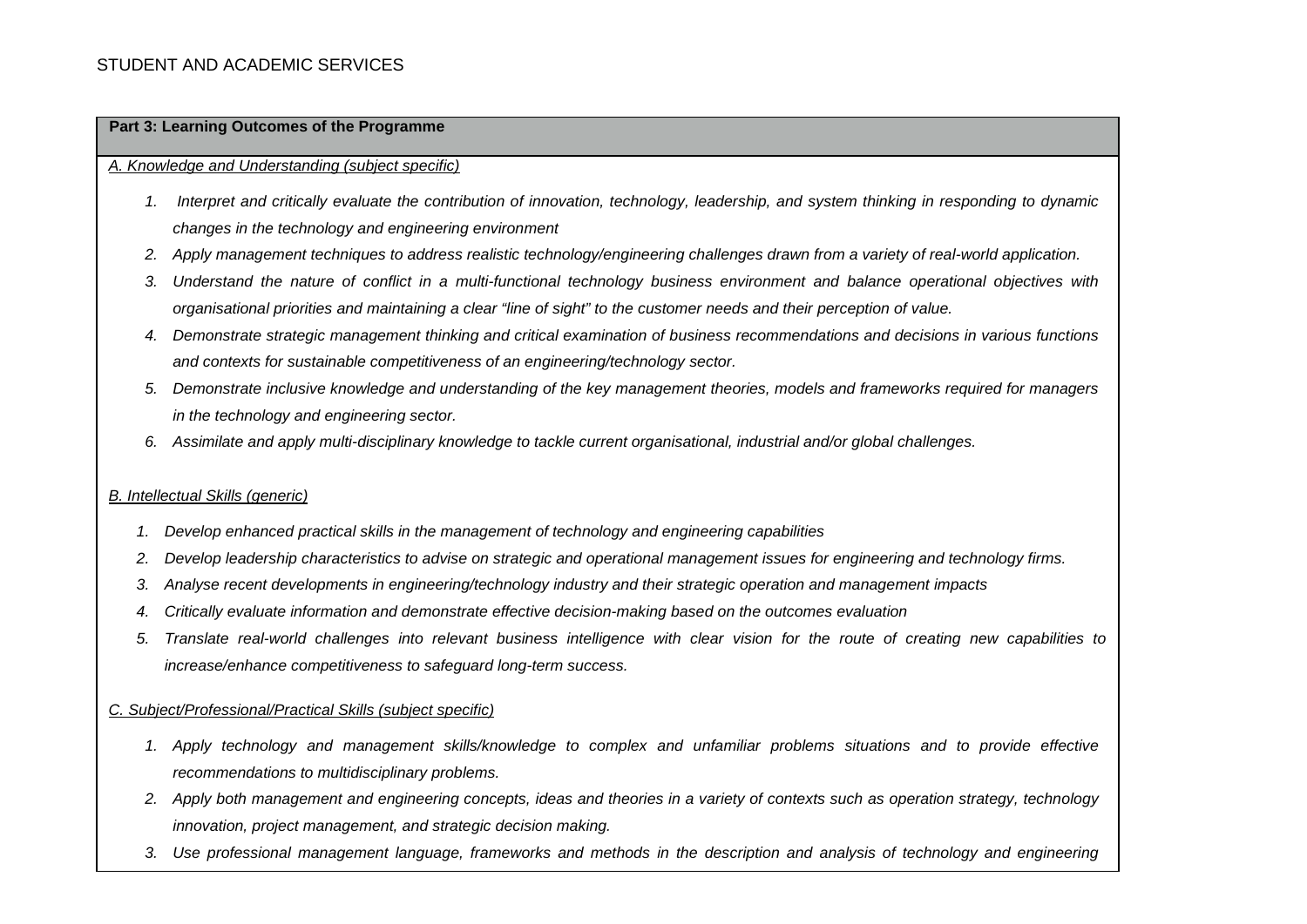#### **Part 3: Learning Outcomes of the Programme**

*application and problems.*

- *4. Demonstrate effective professional team skills and receive feedback from peers in order to achieve mutual goals.*
- *5. Acknowledge others' perspectives, experience, creativity, and contributions to problems and be able to debate, adopt and adapt to external knowledge and information.*
- *6. Analyse data, use technology and business information in a real-world context in order to develop appropriate business solutions.*

#### *D. Transferable Skills and other attributes (generic)*

- *1. Communicate effectively using professional English, both orally and through written reports.*
- *2. Demonstrate the ability to effectively manage oneself and time to deliver agreed outcomes and meet deadlines.*
- *3. Deliver a substantial individual project and exercise decision making seeking practical recommendations where application of knowledge is essential to optimal solutions for multifaceted problem.*
- *4. Work in multidisciplinary teams and take responsibility for individual and shared objectives, understanding the benefits and complications inherent within team working.*
- *5. Take a logical and systematic approach to problem formulation, solution and decision making.*
- *6. Demonstrate the ability to learn independently and embrace the concept of life-long learning.*
- *7. To be able to critically review available professional and academic literature that is relevant to the subject discipline and use this to enhance understanding of their discipline.*
- *8. To be able to communicate professional and academic requirements in a manner that is meaningful to all relevant levels and functions in the real-world context.*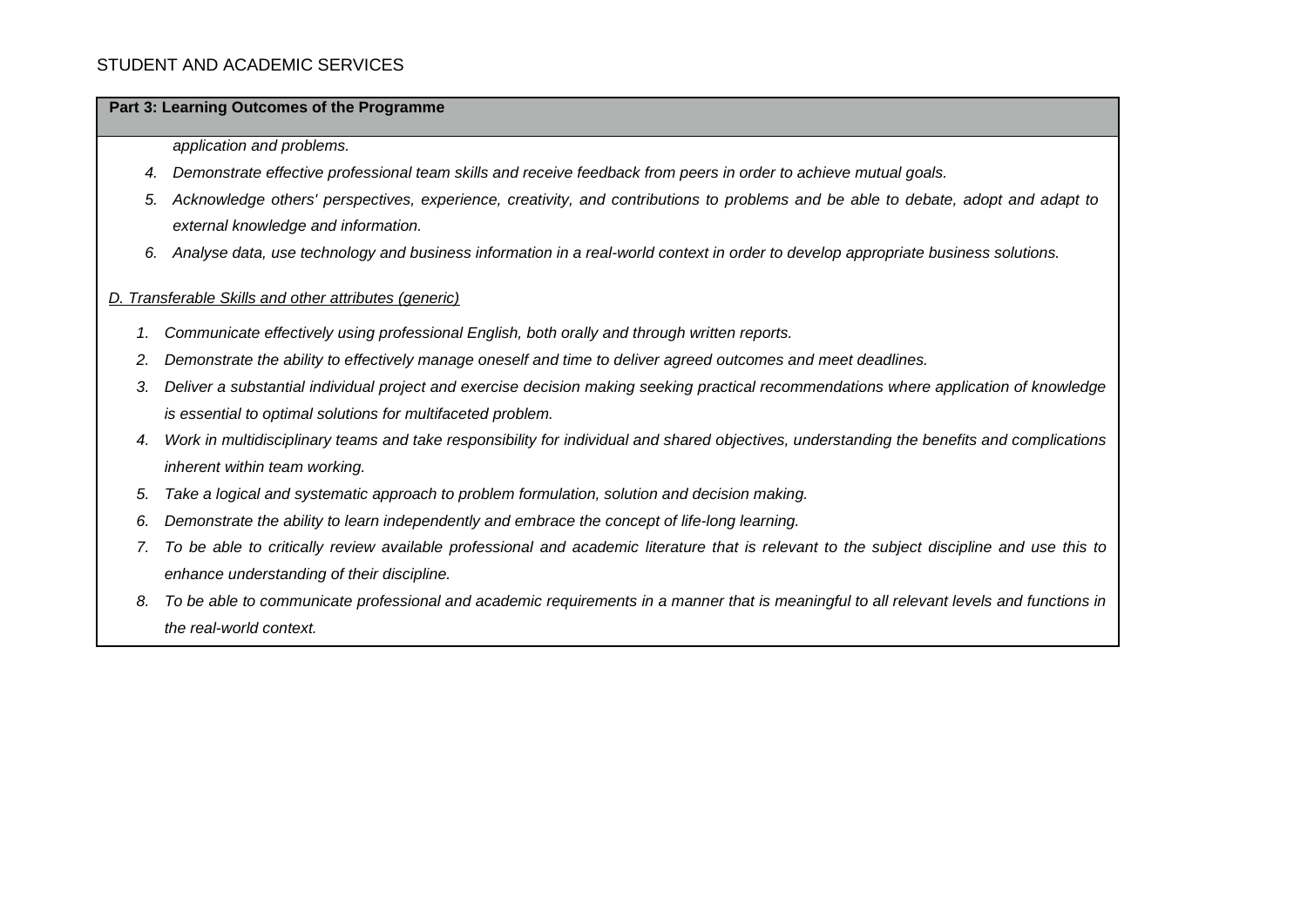| Part 3: Learning Outcomes of the Programme |                                                                                                                                                                                                                                                                                                                                                                                                                                                                                                                                                                                                                                                                                                                                                                                                                                                                                                                                               |                                                                                            |                                                               |                                                                           |                                                              |                                                   |                                                      |  |
|--------------------------------------------|-----------------------------------------------------------------------------------------------------------------------------------------------------------------------------------------------------------------------------------------------------------------------------------------------------------------------------------------------------------------------------------------------------------------------------------------------------------------------------------------------------------------------------------------------------------------------------------------------------------------------------------------------------------------------------------------------------------------------------------------------------------------------------------------------------------------------------------------------------------------------------------------------------------------------------------------------|--------------------------------------------------------------------------------------------|---------------------------------------------------------------|---------------------------------------------------------------------------|--------------------------------------------------------------|---------------------------------------------------|------------------------------------------------------|--|
|                                            |                                                                                                                                                                                                                                                                                                                                                                                                                                                                                                                                                                                                                                                                                                                                                                                                                                                                                                                                               |                                                                                            |                                                               |                                                                           |                                                              |                                                   |                                                      |  |
|                                            |                                                                                                                                                                                                                                                                                                                                                                                                                                                                                                                                                                                                                                                                                                                                                                                                                                                                                                                                               |                                                                                            |                                                               |                                                                           |                                                              |                                                   |                                                      |  |
|                                            |                                                                                                                                                                                                                                                                                                                                                                                                                                                                                                                                                                                                                                                                                                                                                                                                                                                                                                                                               |                                                                                            |                                                               |                                                                           |                                                              |                                                   |                                                      |  |
|                                            |                                                                                                                                                                                                                                                                                                                                                                                                                                                                                                                                                                                                                                                                                                                                                                                                                                                                                                                                               |                                                                                            |                                                               |                                                                           |                                                              |                                                   |                                                      |  |
|                                            |                                                                                                                                                                                                                                                                                                                                                                                                                                                                                                                                                                                                                                                                                                                                                                                                                                                                                                                                               |                                                                                            |                                                               |                                                                           |                                                              |                                                   |                                                      |  |
|                                            |                                                                                                                                                                                                                                                                                                                                                                                                                                                                                                                                                                                                                                                                                                                                                                                                                                                                                                                                               |                                                                                            |                                                               |                                                                           |                                                              |                                                   |                                                      |  |
|                                            |                                                                                                                                                                                                                                                                                                                                                                                                                                                                                                                                                                                                                                                                                                                                                                                                                                                                                                                                               |                                                                                            |                                                               |                                                                           |                                                              |                                                   |                                                      |  |
|                                            |                                                                                                                                                                                                                                                                                                                                                                                                                                                                                                                                                                                                                                                                                                                                                                                                                                                                                                                                               |                                                                                            |                                                               |                                                                           |                                                              |                                                   |                                                      |  |
|                                            |                                                                                                                                                                                                                                                                                                                                                                                                                                                                                                                                                                                                                                                                                                                                                                                                                                                                                                                                               |                                                                                            |                                                               |                                                                           |                                                              |                                                   |                                                      |  |
|                                            |                                                                                                                                                                                                                                                                                                                                                                                                                                                                                                                                                                                                                                                                                                                                                                                                                                                                                                                                               |                                                                                            |                                                               |                                                                           |                                                              |                                                   |                                                      |  |
|                                            |                                                                                                                                                                                                                                                                                                                                                                                                                                                                                                                                                                                                                                                                                                                                                                                                                                                                                                                                               |                                                                                            |                                                               |                                                                           |                                                              |                                                   |                                                      |  |
|                                            |                                                                                                                                                                                                                                                                                                                                                                                                                                                                                                                                                                                                                                                                                                                                                                                                                                                                                                                                               |                                                                                            |                                                               |                                                                           |                                                              |                                                   |                                                      |  |
|                                            |                                                                                                                                                                                                                                                                                                                                                                                                                                                                                                                                                                                                                                                                                                                                                                                                                                                                                                                                               |                                                                                            |                                                               |                                                                           |                                                              |                                                   |                                                      |  |
|                                            |                                                                                                                                                                                                                                                                                                                                                                                                                                                                                                                                                                                                                                                                                                                                                                                                                                                                                                                                               |                                                                                            |                                                               |                                                                           |                                                              |                                                   |                                                      |  |
|                                            |                                                                                                                                                                                                                                                                                                                                                                                                                                                                                                                                                                                                                                                                                                                                                                                                                                                                                                                                               |                                                                                            |                                                               |                                                                           |                                                              |                                                   |                                                      |  |
|                                            |                                                                                                                                                                                                                                                                                                                                                                                                                                                                                                                                                                                                                                                                                                                                                                                                                                                                                                                                               |                                                                                            |                                                               |                                                                           |                                                              |                                                   |                                                      |  |
|                                            |                                                                                                                                                                                                                                                                                                                                                                                                                                                                                                                                                                                                                                                                                                                                                                                                                                                                                                                                               |                                                                                            |                                                               |                                                                           |                                                              |                                                   |                                                      |  |
|                                            |                                                                                                                                                                                                                                                                                                                                                                                                                                                                                                                                                                                                                                                                                                                                                                                                                                                                                                                                               |                                                                                            |                                                               |                                                                           |                                                              |                                                   |                                                      |  |
|                                            |                                                                                                                                                                                                                                                                                                                                                                                                                                                                                                                                                                                                                                                                                                                                                                                                                                                                                                                                               |                                                                                            |                                                               |                                                                           |                                                              |                                                   |                                                      |  |
|                                            |                                                                                                                                                                                                                                                                                                                                                                                                                                                                                                                                                                                                                                                                                                                                                                                                                                                                                                                                               |                                                                                            |                                                               |                                                                           |                                                              |                                                   |                                                      |  |
|                                            |                                                                                                                                                                                                                                                                                                                                                                                                                                                                                                                                                                                                                                                                                                                                                                                                                                                                                                                                               |                                                                                            |                                                               |                                                                           |                                                              |                                                   |                                                      |  |
|                                            |                                                                                                                                                                                                                                                                                                                                                                                                                                                                                                                                                                                                                                                                                                                                                                                                                                                                                                                                               |                                                                                            |                                                               |                                                                           |                                                              |                                                   |                                                      |  |
|                                            |                                                                                                                                                                                                                                                                                                                                                                                                                                                                                                                                                                                                                                                                                                                                                                                                                                                                                                                                               |                                                                                            |                                                               |                                                                           |                                                              |                                                   |                                                      |  |
|                                            |                                                                                                                                                                                                                                                                                                                                                                                                                                                                                                                                                                                                                                                                                                                                                                                                                                                                                                                                               |                                                                                            |                                                               |                                                                           |                                                              |                                                   |                                                      |  |
|                                            |                                                                                                                                                                                                                                                                                                                                                                                                                                                                                                                                                                                                                                                                                                                                                                                                                                                                                                                                               |                                                                                            |                                                               |                                                                           |                                                              |                                                   |                                                      |  |
|                                            | engineering environment                                                                                                                                                                                                                                                                                                                                                                                                                                                                                                                                                                                                                                                                                                                                                                                                                                                                                                                       |                                                                                            |                                                               |                                                                           |                                                              |                                                   |                                                      |  |
|                                            |                                                                                                                                                                                                                                                                                                                                                                                                                                                                                                                                                                                                                                                                                                                                                                                                                                                                                                                                               |                                                                                            |                                                               |                                                                           |                                                              |                                                   |                                                      |  |
|                                            |                                                                                                                                                                                                                                                                                                                                                                                                                                                                                                                                                                                                                                                                                                                                                                                                                                                                                                                                               | $\times$                                                                                   | X                                                             |                                                                           |                                                              |                                                   |                                                      |  |
|                                            |                                                                                                                                                                                                                                                                                                                                                                                                                                                                                                                                                                                                                                                                                                                                                                                                                                                                                                                                               |                                                                                            |                                                               |                                                                           |                                                              |                                                   |                                                      |  |
|                                            |                                                                                                                                                                                                                                                                                                                                                                                                                                                                                                                                                                                                                                                                                                                                                                                                                                                                                                                                               |                                                                                            |                                                               |                                                                           |                                                              |                                                   |                                                      |  |
|                                            |                                                                                                                                                                                                                                                                                                                                                                                                                                                                                                                                                                                                                                                                                                                                                                                                                                                                                                                                               |                                                                                            |                                                               |                                                                           |                                                              |                                                   |                                                      |  |
|                                            |                                                                                                                                                                                                                                                                                                                                                                                                                                                                                                                                                                                                                                                                                                                                                                                                                                                                                                                                               |                                                                                            |                                                               |                                                                           |                                                              |                                                   |                                                      |  |
|                                            |                                                                                                                                                                                                                                                                                                                                                                                                                                                                                                                                                                                                                                                                                                                                                                                                                                                                                                                                               |                                                                                            |                                                               |                                                                           |                                                              |                                                   |                                                      |  |
|                                            | and                                                                                                                                                                                                                                                                                                                                                                                                                                                                                                                                                                                                                                                                                                                                                                                                                                                                                                                                           |                                                                                            |                                                               |                                                                           |                                                              |                                                   |                                                      |  |
|                                            | critical examination of business recommendations and                                                                                                                                                                                                                                                                                                                                                                                                                                                                                                                                                                                                                                                                                                                                                                                                                                                                                          |                                                                                            |                                                               |                                                                           |                                                              |                                                   |                                                      |  |
|                                            | decisions in various functions and<br>contexts<br>for                                                                                                                                                                                                                                                                                                                                                                                                                                                                                                                                                                                                                                                                                                                                                                                                                                                                                         | $\boldsymbol{\mathsf{X}}$                                                                  | $\pmb{\times}$                                                |                                                                           |                                                              |                                                   |                                                      |  |
|                                            | sustainable<br>of<br>competitiveness<br>an                                                                                                                                                                                                                                                                                                                                                                                                                                                                                                                                                                                                                                                                                                                                                                                                                                                                                                    |                                                                                            |                                                               |                                                                           |                                                              |                                                   |                                                      |  |
|                                            |                                                                                                                                                                                                                                                                                                                                                                                                                                                                                                                                                                                                                                                                                                                                                                                                                                                                                                                                               |                                                                                            |                                                               |                                                                           |                                                              |                                                   |                                                      |  |
|                                            |                                                                                                                                                                                                                                                                                                                                                                                                                                                                                                                                                                                                                                                                                                                                                                                                                                                                                                                                               |                                                                                            |                                                               |                                                                           |                                                              |                                                   |                                                      |  |
|                                            |                                                                                                                                                                                                                                                                                                                                                                                                                                                                                                                                                                                                                                                                                                                                                                                                                                                                                                                                               | $\boldsymbol{\mathsf{X}}$                                                                  | X                                                             | $\pmb{\times}$                                                            |                                                              | X                                                 |                                                      |  |
|                                            |                                                                                                                                                                                                                                                                                                                                                                                                                                                                                                                                                                                                                                                                                                                                                                                                                                                                                                                                               |                                                                                            |                                                               |                                                                           |                                                              |                                                   |                                                      |  |
|                                            | <b>Learning Outcomes:</b><br>A) Knowledge and understanding of:<br>1 Interpret and critically evaluate the contribution of<br>innovation, technology, leadership, and system thinking<br>in responding to dynamic changes in the technology and<br>2 Apply management techniques to address realistic<br>technology/engineering challenges drawn from a variety<br>of real-world application.<br>3 Understand the nature of conflict in a multi-functional<br>technology<br>business<br>environment<br>and<br>balance<br>operational objectives with organisational priorities and<br>maintaining a clear "line of sight" to the customer needs<br>and their perception of value.<br>4 Demonstrate strategic management thinking<br>engineering/technology sector.<br>5 Demonstrate inclusive knowledge and understanding of<br>the key management theories, models and frameworks<br>required for managers in the technology and engineering | UFMFFBM-30-M<br>Sustainable Engineering for Global Challenges<br>$\boldsymbol{\mathsf{X}}$ | Strategic Analysis of Technical Operation<br>UFMF78-15-M<br>X | UFMFJM-15-M<br>Process Design and Management<br>$\boldsymbol{\mathsf{X}}$ | Engineering Project Management<br>UFMF77-15-M<br>$\mathsf X$ | Finance for non-Financial Managers<br>UFMFTQ-15-M | Dissertation (Masters)<br>UFMFTF-60-M<br>X<br>X<br>X |  |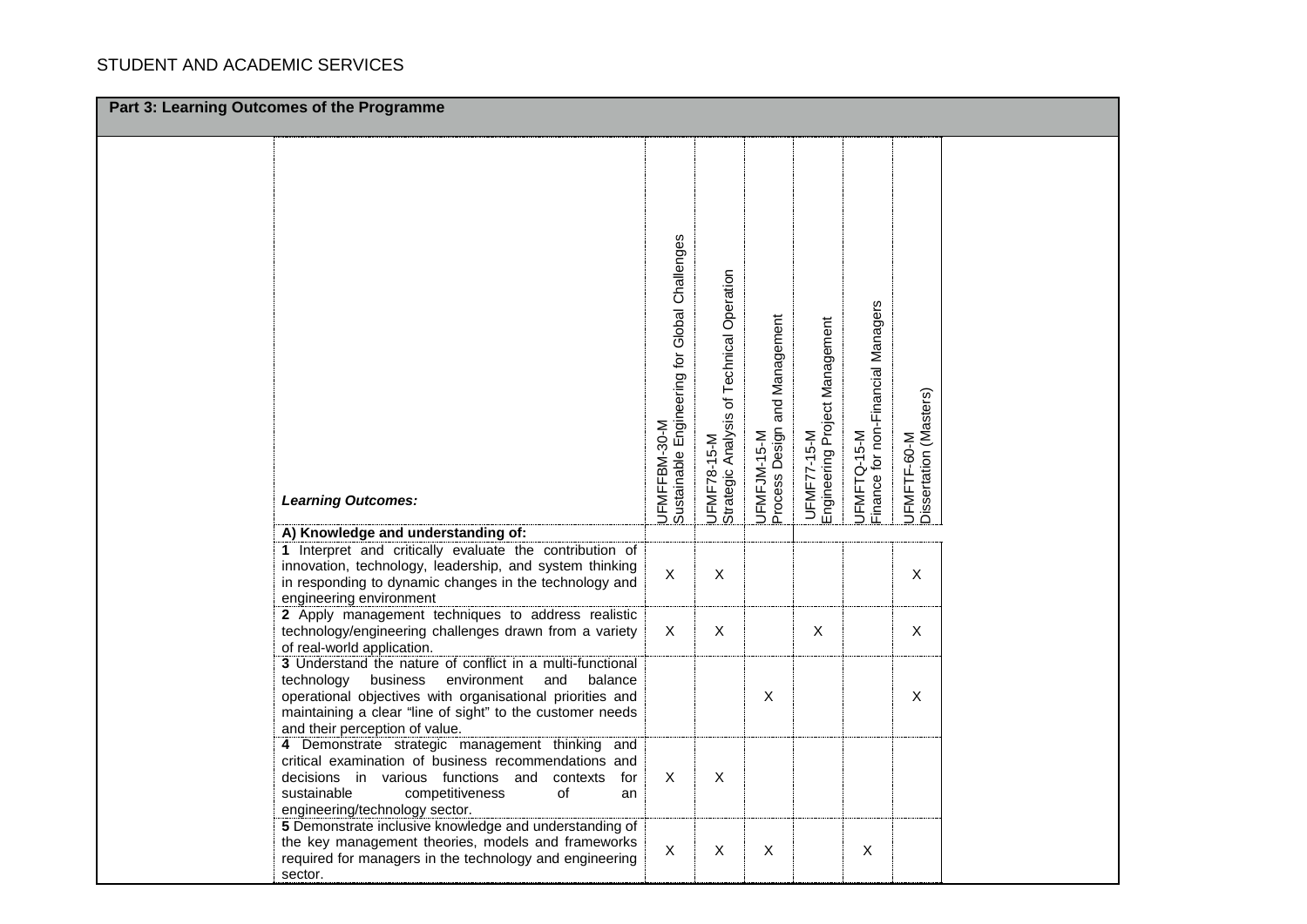| Part 3: Learning Outcomes of the Programme                                                                        |                |              |              |                           |              |                |  |
|-------------------------------------------------------------------------------------------------------------------|----------------|--------------|--------------|---------------------------|--------------|----------------|--|
| 6 Assimilate and apply multi-disciplinary knowledge to<br>tackle current organisational, industrial and/or global | $\times$       | $\mathsf{X}$ |              |                           |              | X              |  |
| challenges.                                                                                                       |                |              |              |                           |              |                |  |
| (B) Intellectual Skills                                                                                           |                |              |              |                           |              |                |  |
| 1 Develop enhanced practical skills in the management                                                             |                |              |              |                           |              |                |  |
| of technology and engineering capabilities                                                                        |                |              |              | X                         | X            | X              |  |
| 2 Develop leadership characteristics to advise on                                                                 |                |              |              |                           |              |                |  |
| strategic and operational management issues for                                                                   | X              | $\sf X$      | X            |                           |              | X              |  |
| engineering and technology firms.                                                                                 |                |              |              |                           |              |                |  |
| 3<br>developments<br>Analyse<br>recent<br>in.                                                                     |                |              |              |                           |              |                |  |
| engineering/technology industry and their strategic                                                               |                | $\mathsf X$  | $\mathsf{X}$ |                           |              | $\pmb{\times}$ |  |
| operation and management impacts                                                                                  |                |              |              |                           |              |                |  |
| 4 Critically evaluate information and demonstrate<br>effective decision-making based on the outcomes              | X              | $\mathsf{X}$ |              |                           | $\mathsf{X}$ | $\mathsf{X}$   |  |
| evaluation                                                                                                        |                |              |              |                           |              |                |  |
| 5 Translate real-world challenges into relevant business                                                          |                |              |              |                           |              |                |  |
| intelligence with clear vision for the route of creating new                                                      |                |              |              |                           |              |                |  |
| capabilities to increase/enhance competitiveness to                                                               | $\pmb{\times}$ | $\mathsf X$  |              |                           | X            | $\mathsf X$    |  |
| safeguard long-term success.                                                                                      |                |              |              |                           |              |                |  |
| (C) Subject/Professional/Practical Skills                                                                         |                |              |              |                           |              |                |  |
| 1 Apply technology and management skills/knowledge to                                                             |                |              |              |                           |              |                |  |
| complex and unfamiliar problems situations and to                                                                 | $\mathsf{X}$   | X            |              | $\boldsymbol{\mathsf{X}}$ |              | $\pmb{\times}$ |  |
| provide effective recommendations to multidisciplinary                                                            |                |              |              |                           |              |                |  |
| problems.                                                                                                         |                |              |              |                           |              |                |  |
| 2 Apply both management and engineering concepts,                                                                 |                |              |              |                           |              |                |  |
| ideas and theories in a variety of contexts such as                                                               | $\mathsf{X}$   | X            |              | $\boldsymbol{\mathsf{X}}$ |              | X              |  |
| operation strategy, technology innovation,<br>project<br>management, and strategic decision making.               |                |              |              |                           |              |                |  |
| 3 Use professional management language, frameworks                                                                |                |              |              |                           |              |                |  |
| and methods in the description and analysis of                                                                    | X              | $\mathsf{X}$ | X            |                           |              |                |  |
| technology and engineering application and problems.                                                              |                |              |              |                           |              |                |  |
| 4 Demonstrate effective professional team skills and                                                              |                |              |              |                           |              |                |  |
| receive feedback from peers in order to achieve mutual                                                            | X              | X            |              | X                         |              |                |  |
| goals.                                                                                                            |                |              |              |                           |              |                |  |
| 5 Acknowledge others' perspectives,<br>experience,                                                                |                |              |              |                           |              |                |  |
| creativity, and contributions to problems and be able to                                                          | X              | X            |              | $\boldsymbol{\mathsf{X}}$ |              | X              |  |
| debate, adopt and adapt to external knowledge and                                                                 |                |              |              |                           |              |                |  |
| information.                                                                                                      |                |              |              |                           |              |                |  |
| 6 Analyse data, use technology and business information                                                           |                |              |              |                           |              |                |  |
| in a real-world context in order to develop appropriate                                                           | X              | $\sf X$      |              |                           | X            |                |  |
| business solutions.<br>(D) Transferable skills and other attributes                                               |                |              |              |                           |              |                |  |
| 1 Communicate effectively using professional English,                                                             |                |              |              |                           |              |                |  |
| both orally and through written reports.                                                                          | $\mathsf{X}$   | Χ            | X.           | X                         |              | X              |  |
| 2 Demonstrate the ability to effectively manage oneself                                                           |                |              |              |                           | Χ            | X              |  |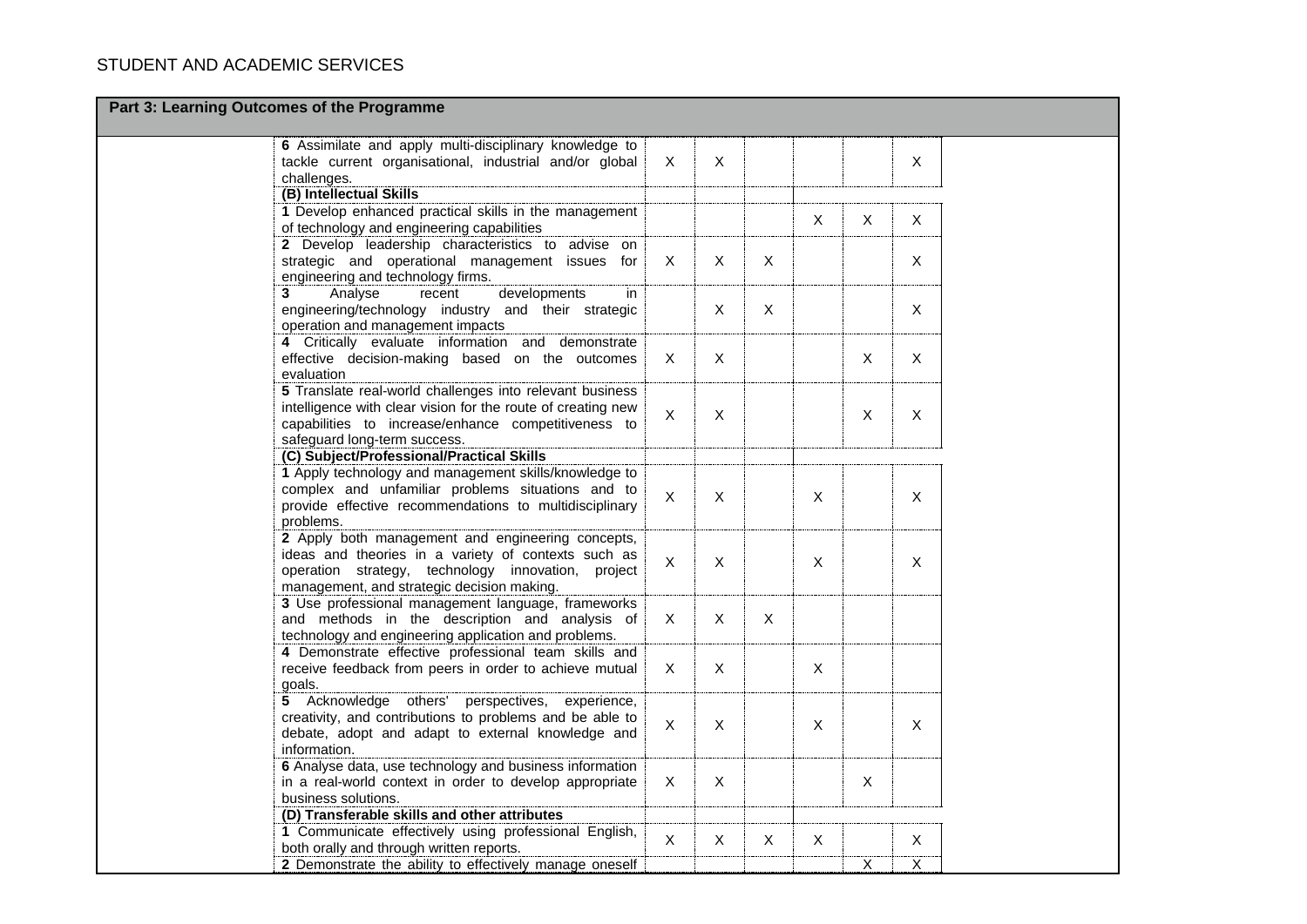| Part 3: Learning Outcomes of the Programme                                                                                                                                                                    |   |   |   |   |  |
|---------------------------------------------------------------------------------------------------------------------------------------------------------------------------------------------------------------|---|---|---|---|--|
| and time to deliver agreed outcomes and meet<br>deadlines.                                                                                                                                                    |   |   |   |   |  |
| 3 Deliver a substantial individual project and exercise<br>decision making seeking practical recommendations<br>where application of knowledge is essential to optimal<br>solutions for multifaceted problem. |   |   |   | X |  |
| 4 Work in multidisciplinary teams and take responsibility<br>for individual and shared objectives, understanding the<br>benefits and complications inherent within team working.                              | X | X | X |   |  |
| 5 Take a logical and systematic approach to problem<br>formulation, solution and decision making.                                                                                                             | X | X | X | X |  |
| 6 Demonstrate the ability to learn independently and<br>embrace the concept of life-long learning.                                                                                                            |   |   |   | X |  |
| 7 To be able to critically review available professional<br>and academic literature that is relevant to the subject<br>discipline and use this to enhance understanding of their<br>discipline.               | X |   |   | X |  |
| 8 To be able to communicate professional and academic<br>requirements in a manner that is meaningful to all<br>relevant levels and functions in the real-world context.                                       | X | X |   | X |  |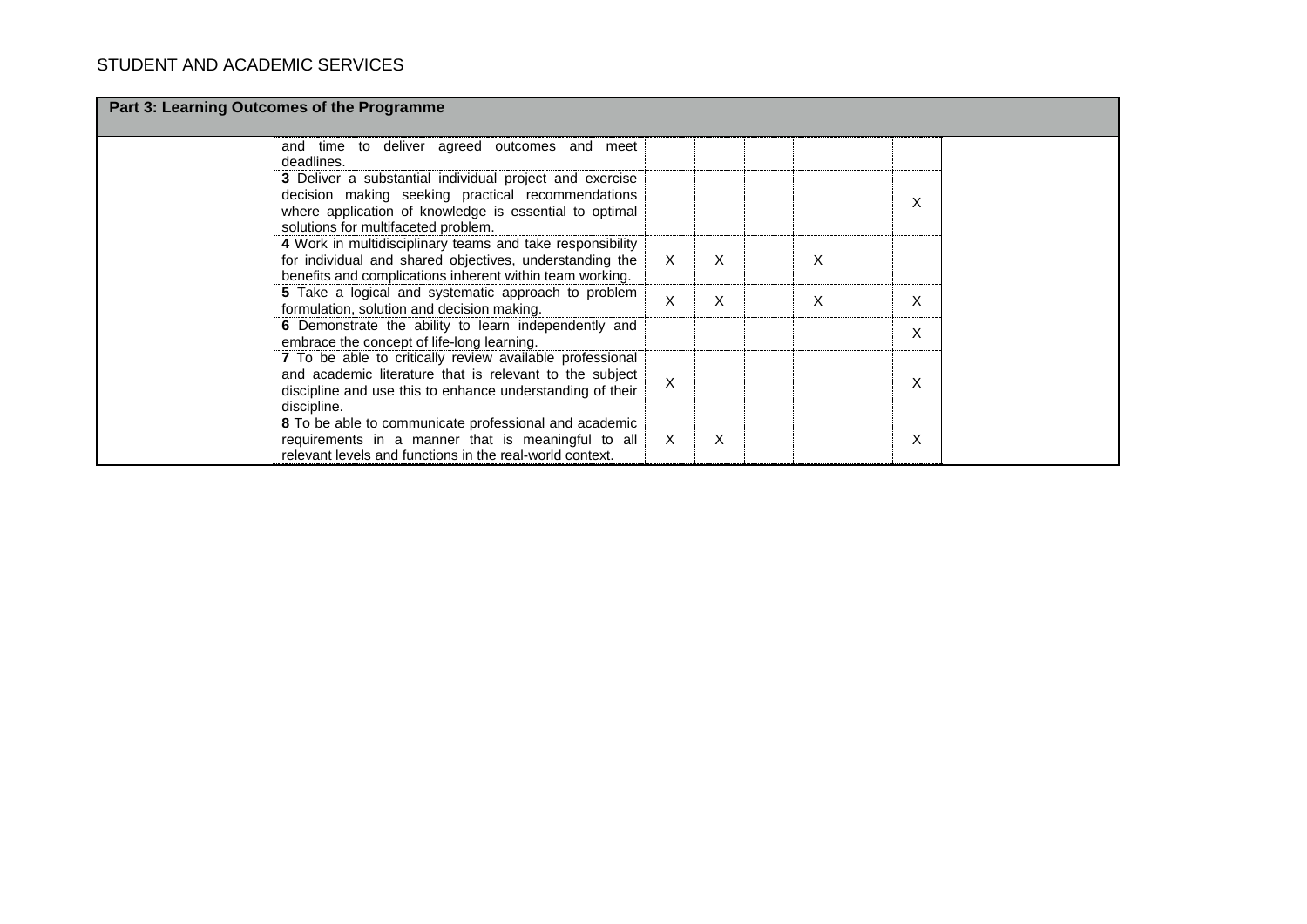## **Part 4: Programme Structure**

This structure diagram demonstrates the student journey from Entry through to Graduation for a typical full and part time student including:

- level and credit requirements
- interim award requirements
- module diet, including compulsory and optional modules

## **Full time:**

| <b>ENTRY</b> |                                  | <b>Compulsory Modules</b>                                                                                                                                                                                               | <b>Optional Modules</b>                                                                                                                                                  | Awards                                                                                                                                                                                                                                                       |
|--------------|----------------------------------|-------------------------------------------------------------------------------------------------------------------------------------------------------------------------------------------------------------------------|--------------------------------------------------------------------------------------------------------------------------------------------------------------------------|--------------------------------------------------------------------------------------------------------------------------------------------------------------------------------------------------------------------------------------------------------------|
|              |                                  | UFMFBM-30-M<br>$\bullet$<br>Sustainable Engineering<br>for Global Challenges<br><b>UFMF78-15-M</b><br>$\bullet$<br>Strategic Analysis of<br><b>Technical Operations</b><br>UFMFJM-15-M Process<br>Design and Management | 30 credits from: (subject to<br>availability)<br>UFMFRQ-15-M Logistics<br>and Supply Chain<br>Management<br>UFMFSQ-15-M Product<br>$\bullet$<br>Design and Development   | Interim awards:<br><b>Certificate of Higher</b><br><b>Education</b><br><b>Engineering</b><br><b>Management</b><br>60 credits of which must<br>include:                                                                                                       |
|              | $\overline{\phantom{0}}$<br>Year | <b>UFMF77-15-M</b><br><b>Engineering Project</b><br>Management<br>UFMFTQ-15-M<br>Finance for non-Financial<br>Managers<br>UFMFTF-60-M<br><b>Dissertation (Masters)</b>                                                  | UFMEE8-15-M<br>$\bullet$<br>Principles of Lean<br>Engineering<br><b>UFMF74-15-M</b><br>$\bullet$<br><b>Advanced Manufacturing</b><br>UFMF9B-15-M Simulation<br>$\bullet$ | <b>UFMF78-15-M</b><br><b>UFMF77-15-M</b><br>UFMFTQ-15-M<br><b>Postgraduate Diploma</b><br>of Higher Education<br><b>Engineering</b><br><b>Management</b><br>120 credits of which must<br>include:<br><b>UFMF78-15-M</b><br><b>UFMF77-15-M</b><br>UFMFTQ-15-M |

#### **Part time:**

|              | Part time:                       |                                                                                                                                                                                                                                                                                             |                                                                                                                                                                                                                                                                                                                          |                                                                                                                                                                                                                      |  |  |  |  |  |  |
|--------------|----------------------------------|---------------------------------------------------------------------------------------------------------------------------------------------------------------------------------------------------------------------------------------------------------------------------------------------|--------------------------------------------------------------------------------------------------------------------------------------------------------------------------------------------------------------------------------------------------------------------------------------------------------------------------|----------------------------------------------------------------------------------------------------------------------------------------------------------------------------------------------------------------------|--|--|--|--|--|--|
| <b>ENTRY</b> |                                  | <b>Compulsory Modules</b>                                                                                                                                                                                                                                                                   | <b>Optional Modules</b>                                                                                                                                                                                                                                                                                                  | Awards                                                                                                                                                                                                               |  |  |  |  |  |  |
|              | $\overline{\phantom{0}}$<br>Year | <b>UFMF78-15-M</b><br>$\bullet$<br>Strategic Analysis of<br><b>Technical Operations</b><br><b>UFMF77-15-M</b><br>$\bullet$<br><b>Engineering Project</b><br>Management<br>UFMFTQ-15-M<br>Finance for non-Financial<br>Managers<br>UFMFJM-15-M Process<br>$\bullet$<br>Design and Management | 30 credits from: (subject to<br>availability)<br>UFMFRQ-15-M Logistics<br>and Supply Chain<br>Management<br>UFMFSQ-15-M Product<br>Design and Development<br>UFMEE8-15-M<br>$\bullet$<br>Principles of Lean<br>Engineering<br><b>UFMF74-15-M</b><br>$\bullet$<br><b>Advanced Manufacturing</b><br>UFMF9B-15-M Simulation | Interim awards:<br><b>Certificate of Higher</b><br><b>Education</b><br><b>Engineering</b><br><b>Management</b><br>60 credits of which must<br>include:<br><b>UFMF78-15-M</b><br><b>UFMF77-15-M</b><br>UFMFTQ-15-M    |  |  |  |  |  |  |
|              | $\sim$<br>Year                   | UFMFBM-30-M<br>$\bullet$<br>Sustainable Engineering<br>for Global Challenges<br>UFMFTF-60-M<br>$\bullet$<br>Dissertation (Masters)                                                                                                                                                          |                                                                                                                                                                                                                                                                                                                          | Interim awards:<br><b>Postgraduate Diploma</b><br>of Higher Education<br><b>Engineering</b><br><b>Management</b><br>120 credits of which must<br>include:<br><b>UFMF78-15-M</b><br><b>UFMF77-15-M</b><br>UFMFTQ-15-M |  |  |  |  |  |  |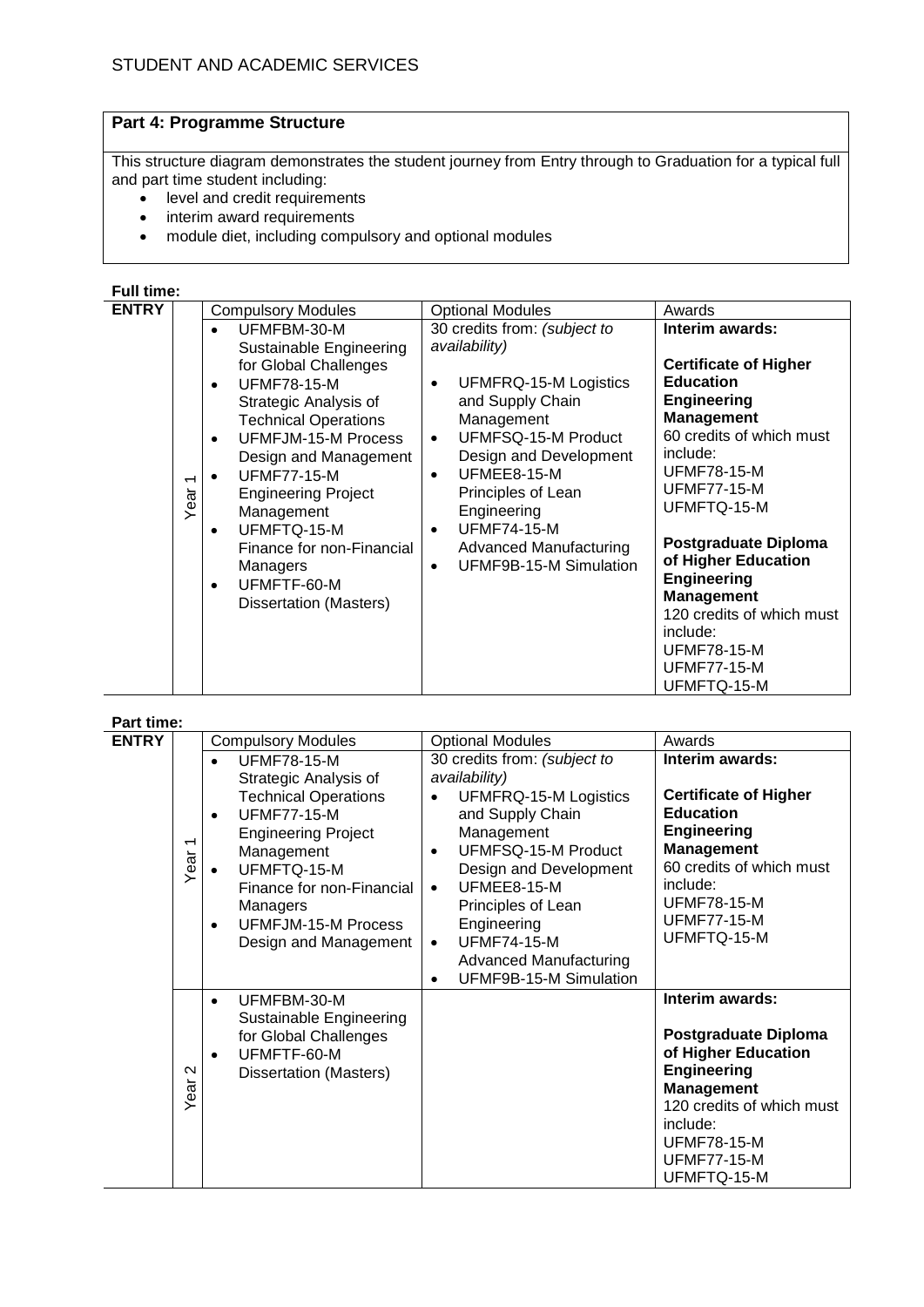#### **Part 5: Entry Requirements**

The University's Standard Entry Requirements apply:

We normally require a honours degree at 2:2 or above in an engineering, science or business related discipline.

We would strongly encourage applicants who do not meet the normal entry requirement, but who do have relevant qualifications or professional experience to apply. Such applicants will be considered on a case by case basis. In your application, you should describe in detail your professional experience and qualifications.

## **Part 6: Reference Points and Benchmarks**

Set out which reference points and benchmarks have been used in the design of the programme:

[QAA UK Quality Code for HE](http://www.qaa.ac.uk/assuringstandardsandquality/quality-code/Pages/default.aspx)

-Framework for higher education qualifications (FHEQ)

-Subject benchmark statements

-Qualification characteristics for [Foundation degrees](http://www.qaa.ac.uk/en/Publications/Documents/Foundation-degree-qualification-benchmark-2010.pdf) and [Master's degrees](http://www.qaa.ac.uk/en/Publications/Documents/Masters-Degree-Characteristics-2010.pdf)

[QAA Subject Benchmark statement for Engineering \(2015\)](http://www.qaa.ac.uk/en/Publications/Documents/SBS-engineering-15.pdf)

[QAA Subject Benchmark statement for Business and Management \(2015\)](http://www.qaa.ac.uk/en/Publications/Documents/SBS-business-management-15.pdf)

[Strategy 2020](http://www1.uwe.ac.uk/about/corporateinformation/strategy.aspx) [University](http://www1.uwe.ac.uk/aboutus/policies) policies Staff research projects Any relevant PSRB requirements Any occupational standards